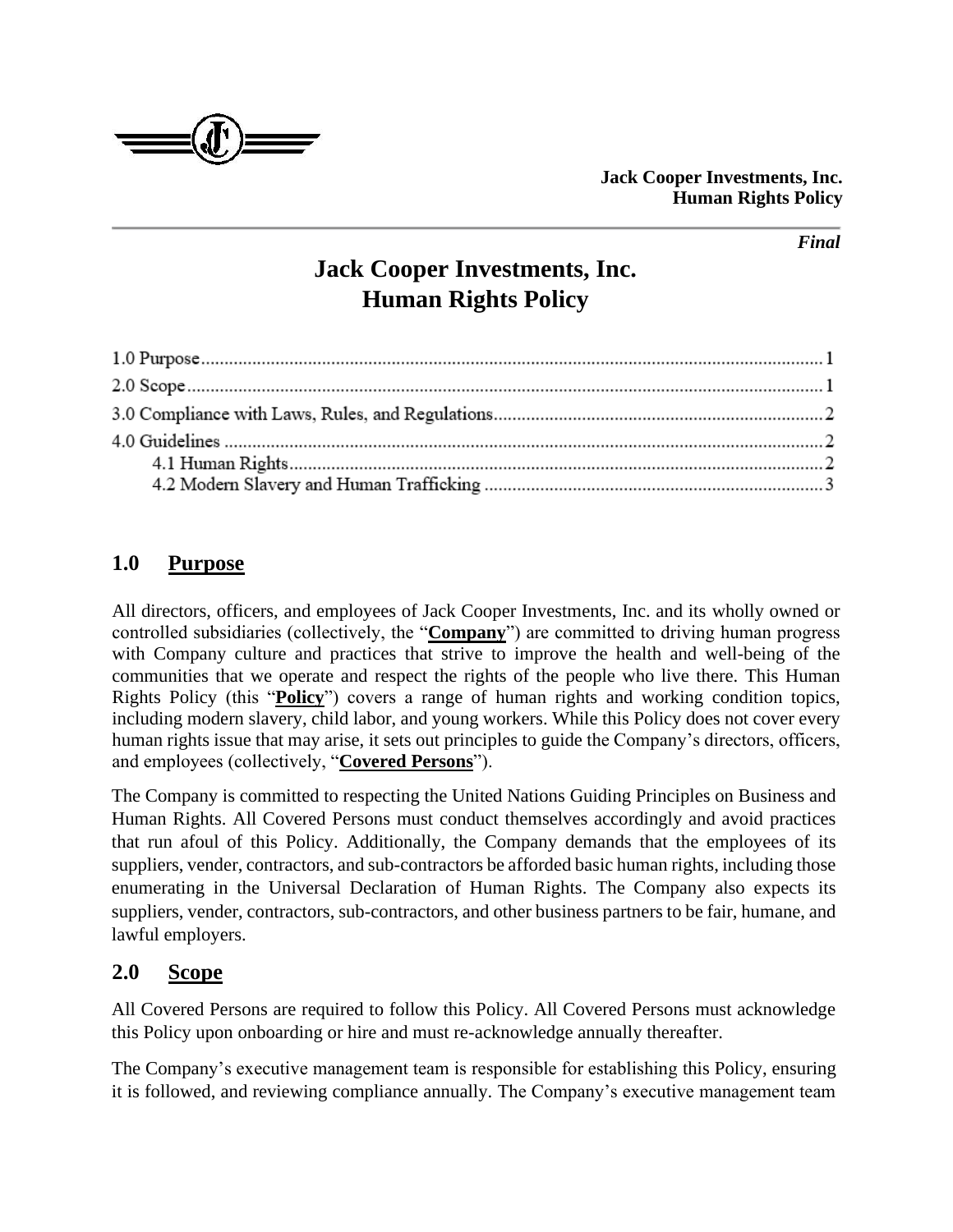

is also responsible for ensuring all suppliers, vender, contractors, and sub-contractors comply with the practices set forth herein.

#### **3.0 Compliance with Laws, Rules, and Regulations**

Obeying the law, both in letter and in spirit, is the foundation on which this Company's ethical standards are built. All Covered Persons must respect and obey the laws, rules, and regulations of the cities, states, and countries in which we operate. The Company also expects Covered Persons to follow all applicable civil and human rights laws, rules, and regulations.

Although Covered Persons are not expected to know the details of each of these laws, rules, and regulations, it is important to know enough to determine when to seek advice from supervisors, managers, or the Company's General Counsel. If Covered Persons are uncertain about their responsibility or obligation, they should check with their supervisor, manager, or General Counsel.

#### **4.0 Guidelines**

The Company follows all internal policies and complies with or exceed all applicable laws, rules, and regulations. The Company expects its suppliers, vender, contractors, sub-contractors, and other business partners to adopt and enforce similar human rights policies and extend them to their own supply chain.

### **4.1 Human Rights**

The Company respects human rights in all of its activities and seeks to address adverse impacts the Company has caused on a timely basis. Aligned with the UN Guiding Principles on Business and Human Rights, the Company is committed to respecting these widely accepted international human rights frameworks and charters, including the International Bill of Human Rights (The United Nations Universal Declaration of Human Rights and its two Covenants) (1948).

Further, the Company strives to uphold, promote, and support human rights by following this Policy to identify and monitor risks, remediate any non-compliance, and transparently report our progress. Specifically, this Company:

- Treats its employees and workforce fairly, humanely, and with respect and dignity;
- Prohibits the use of child labor in any form. The Company does not employ anyone below the age of 15, *unless* as part of a government-authorized job training or apprenticeship program that clearly benefits the participants;
- Prohibits the use of forced or compulsory labor in any form and does not tolerate any forms of abusive disciplinary practices;
- Prohibits the use or support of human trafficking;